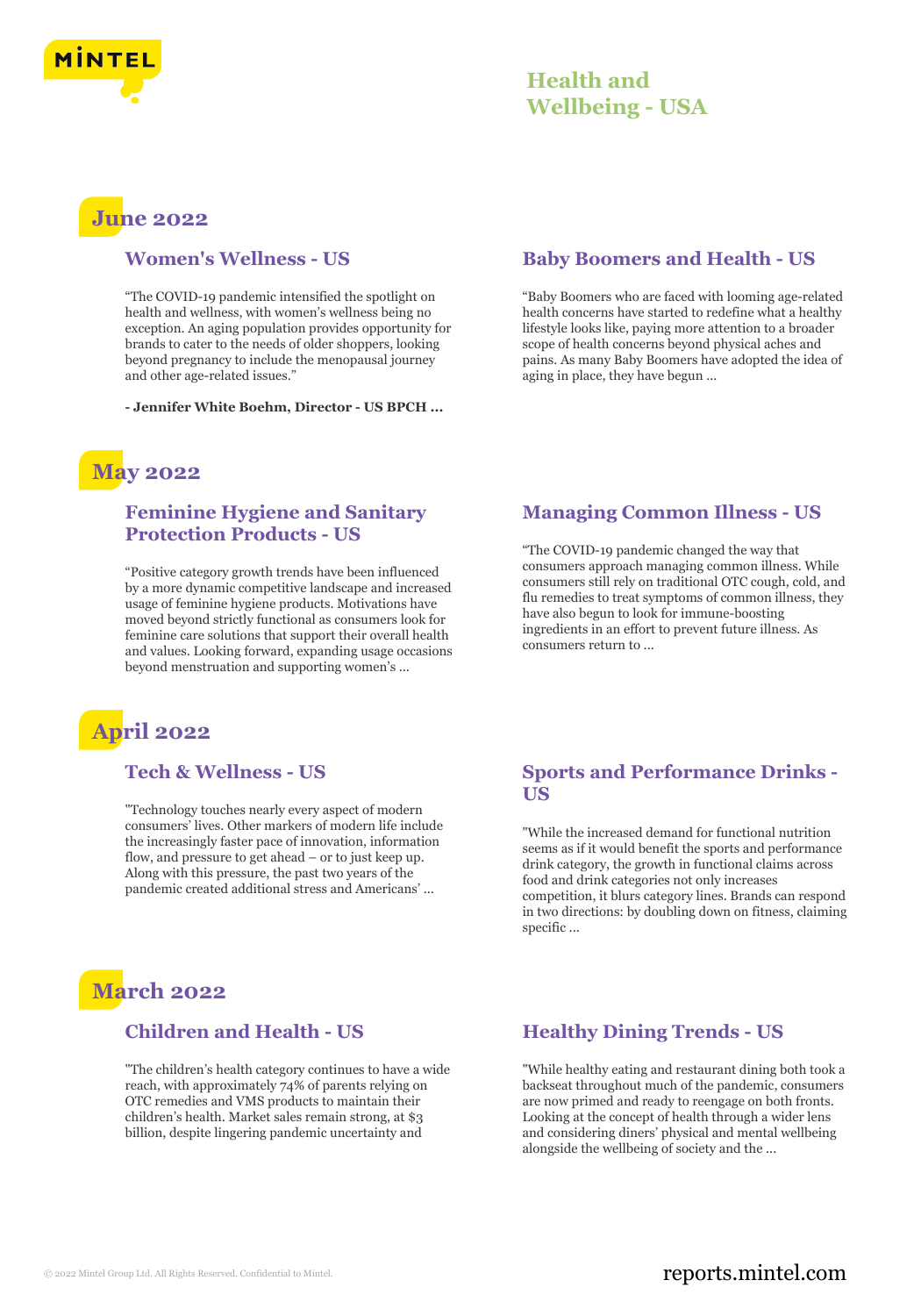

# **Health and Wellbeing - USA**

rising inflation. Mintel predicts that the children's health market will grow ...

## **Nutrition Drinks - US**

"The time is ripe for nutrition brands to shine. Two years into a pandemic, consumers are primed for solutions that will set them on the path to health. Leading into the pandemic, general functionality sufficed as a calling card. Moving forward, consumers will be discerning of brands and ingredients, and ...

# **February 2022**

#### **Drug Stores - US**

"Drug stores sit in a mostly comfortable position currently as the channel has seen increased sales from COVID-19 vaccinations, boosters and prescription fulfillment. While the channel holds a small lead in terms of where people shop for healthcare needs, retailers face heavy competition from the likes of mass merchandisers and ...

## **Managing Stress and Mental Wellbeing - US**

"The unprecedented challenges of the COVID-19 pandemic have tested the minds of Americans, and the mental health field is bursting with innovation to meet consumers' shifting needs. Methods that once seemed improbable, such as on-demand, virtual therapy are now commonplace, but increased availability of resources has not yet translated to ...

# **January 2022**

# **Consumers and the Economic Outlook - US**

"Despite yet another COVID-19 variant, the US economy ended 2021 in good shape, with rising consumer confidence and unemployment rates that fell to a pandemic-era low. Alongside the strong economic gains, consumers' financial situations also continued to improve, with most remaining optimistic about their finances going into 2022. As the ...

# **Upcoming Reports**

#### **Skin Conditions - US**

"The lifestyle shifts and health concerns brought on by the pandemic had a varied impact on skin condition routines and product usage. While certain segments were challenged by limited time spent outside of the home, greater focus on physical skin health and mental health, as well as heightened personal hygiene ...

## **Health Management Trends - US**

"Adults are optimistic about their health management efforts, with many recognizing that in order to maintain good health, it takes continuous effort. As consumers navigate the post-pandemic landscape, there is a great opportunity to lean in to the swelling holistic health movement. The pandemic has caused a seismic shift in ...